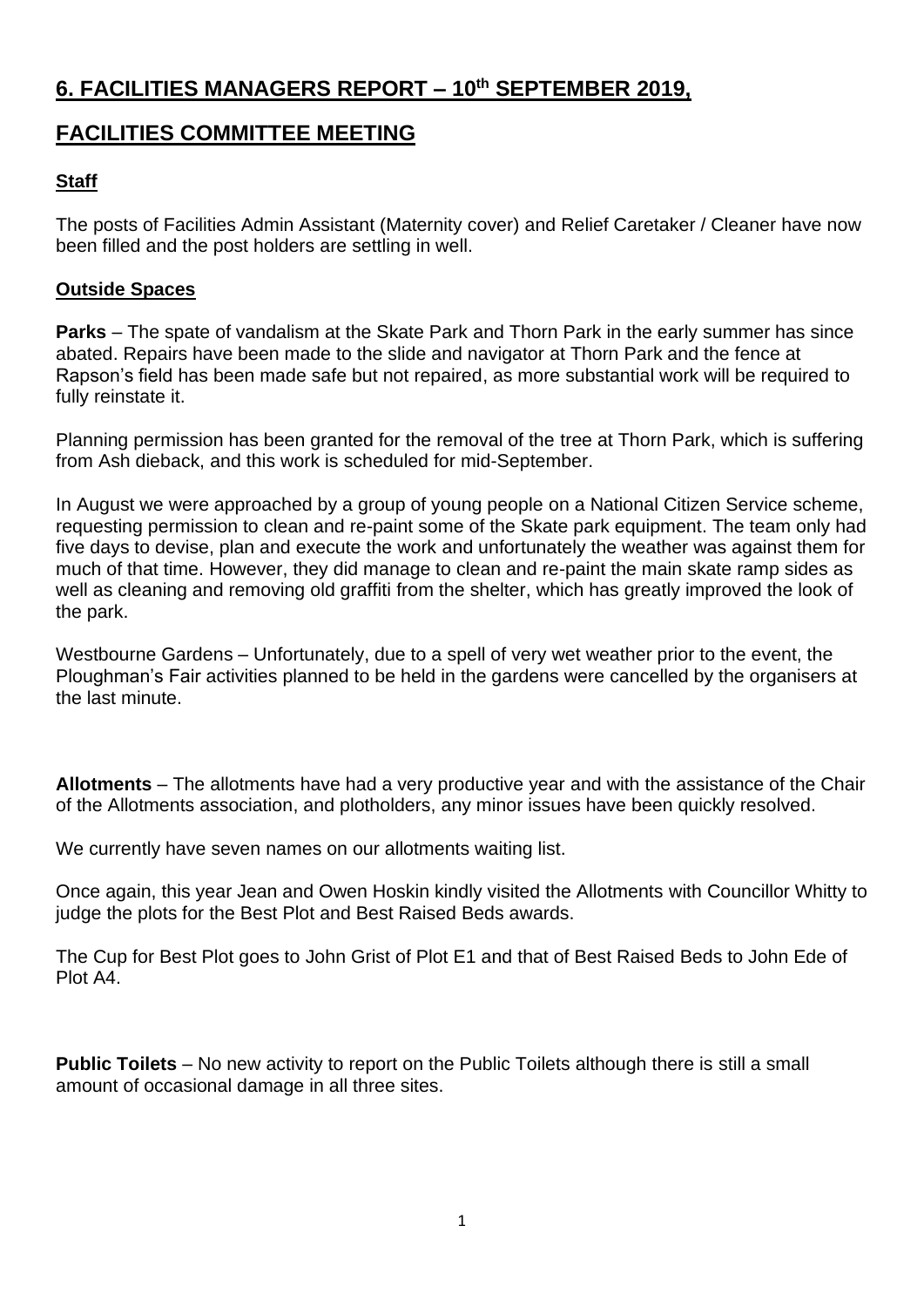# **Public Hall**

The new ceiling hoist in the Changing Places toilet is due to be installed on Wednesday 4<sup>th</sup> September and the other minor amendments either have, or will be, completed soon after. The improved facility will then be registered with the Changing Places Consortium.

Revisions to the emergency evacuation plan are being put in place and the evacuation chairs have arrived and are being positioned. I am organising a training session for the use of the new chairs and it is hoped that Councillors and staff will attend. In addition, I will be offering training to any hirer who wishes to take part and especially those who are regular bookers of the upper floor rooms.

The contractor for the new inner doors to the foyer, and the emergency releases to the Public Hall doors has provisionally given a date of the second week of September for that part of the work.

# **Guildhall**

On 11<sup>th</sup> July 2019 John and Tom Blake of Jeffery's carried out a detailed Quinquennial survey of the Guildhall and Clock Tower, their report is attached in the supporting documents.

The Quinquennial survey is designed to identify any problems, or potential problems, with a building's fabric.

The report carried out by Jeffry's is some 31 pages long, plus supporting photographs, and I have listed below the main items identified as requiring further examination or action.

- Some slipping slates noted
- Wet rot in some window frames
- Roof valley between the clock tower and main roof requires inspection and cleaning
- Metal gutter require cleaning, decorating and joints sealed
- Slate hung finish to the Southern elevation requires slipped, missing and broken slates to be repaired plus some vegetation removed
- Window frame to the first-floor kitchen / store requires repair / replacement
- Doors requiring attention (mainly covered under the Fire door improvement project)
- Lath and plaster upper ceiling above shop units 1&2 damaged and requires repair
- Main Hall of the Guildhall, currently used as a gym suffers from condensation mould and the feature mouldings to the ceiling are cracked and loose – danger of falling plasterwork
- General internal decoration in poor condition
- Although some indications of damp were found in several locations it was considered that with adequate heating and ventilation this was acceptable for this type and age of building
- Loft insulation not present but recommended

Page 30 of the report categorises these points into four grades of priority.

Of the items marked 'Urgent – Immediate action', the item on electrical testing has been completed and the leaking sink in shop unit 2 has been referred to the tenant.

Due to the size and location of the building, a plan is being formulated to address the other issues raised, which will require a budget consideration for 2020/21.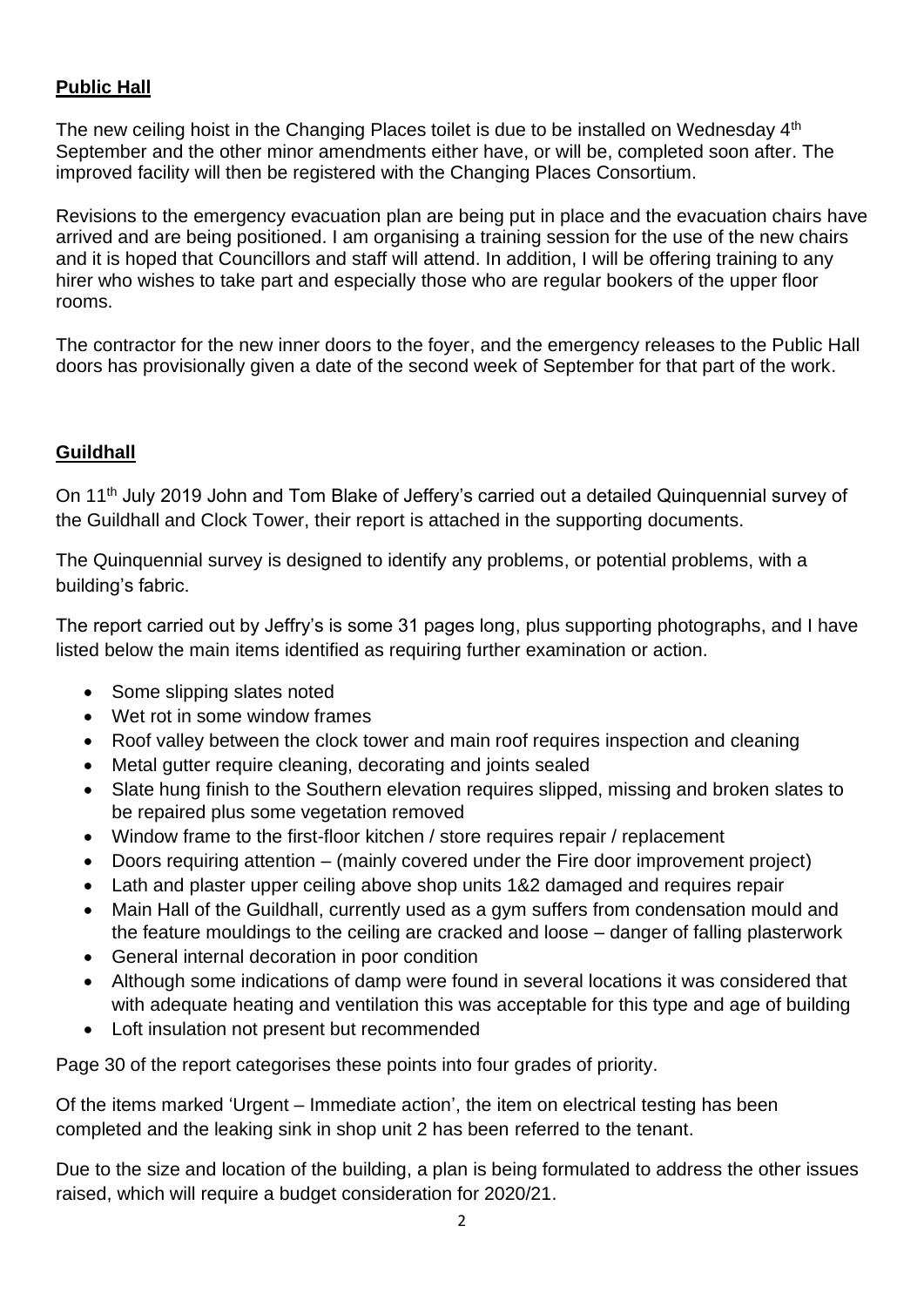To assist with the above survey, and that of the Listed Building application for Fire Door improvements, a floor plan survey has now been completed and will prove invaluable for this and any future works.

Studio Winter Architects have now submitted a detailed application for the Fire Door improvements, and we are awaiting a decision.

The fees for the building plan survey was £1180 + vat and for the Listed Buildings application £1597.50 + vat, both amounts being financed by the allocated budget of £15,000 and a transfer from the large buildings reserve of £2500, approved by Council on 30<sup>th</sup> April 2019.

# **Five Year Fixed Wiring Electrical Test**

A five-year fixed wiring test has been carried out, by our qualified electrical contractor, on ALL Town Council properties where an electrical supply is present. A small amount of minor faults were rectified at the time of the inspection and one distribution board in the Guildhall, marked as 'unsatisfactory', has been authorised for replacement ASAP.

In conjunction with Councillor Smith, we will be reviewing any other items marked on the reports as 'advisories', and will inform the Committee accordingly.

#### **Land at Eastern Avenue**

The design for a DDA compliant footpath across land at Eastern Avenue has now been submitted to the infrastructure adoptions team at Cornwall Council for their approval and we are awaiting a decision.

#### **8. Parks and Open Spaces Working Group**

The working group met for the first time on Tuesday 30<sup>th</sup> July to consider the terms of reference and scope for the working group, which could then be put to the Facilities Committee for approval. Minutes from that meeting attached.

Councillor Smith will present the draft Terms of Reference at the Facilities Committee meeting.

Subsequent to the above working group meeting, the Town Clerk had a meeting with David Read of Cornwall Council where he was informed that Cornwall Council was currently looking to step up operational issues for Castle Park and would be interested to receive a strategy plan from the Town Council as part of its Parks and Open Spaces review.

**RECOMMENDATION: That the Committee considers the draft terms of reference for the Parks and Open Space working group, together with the scope of identified spaces and/or facilities covered by the review, and APPROVES a final working version.**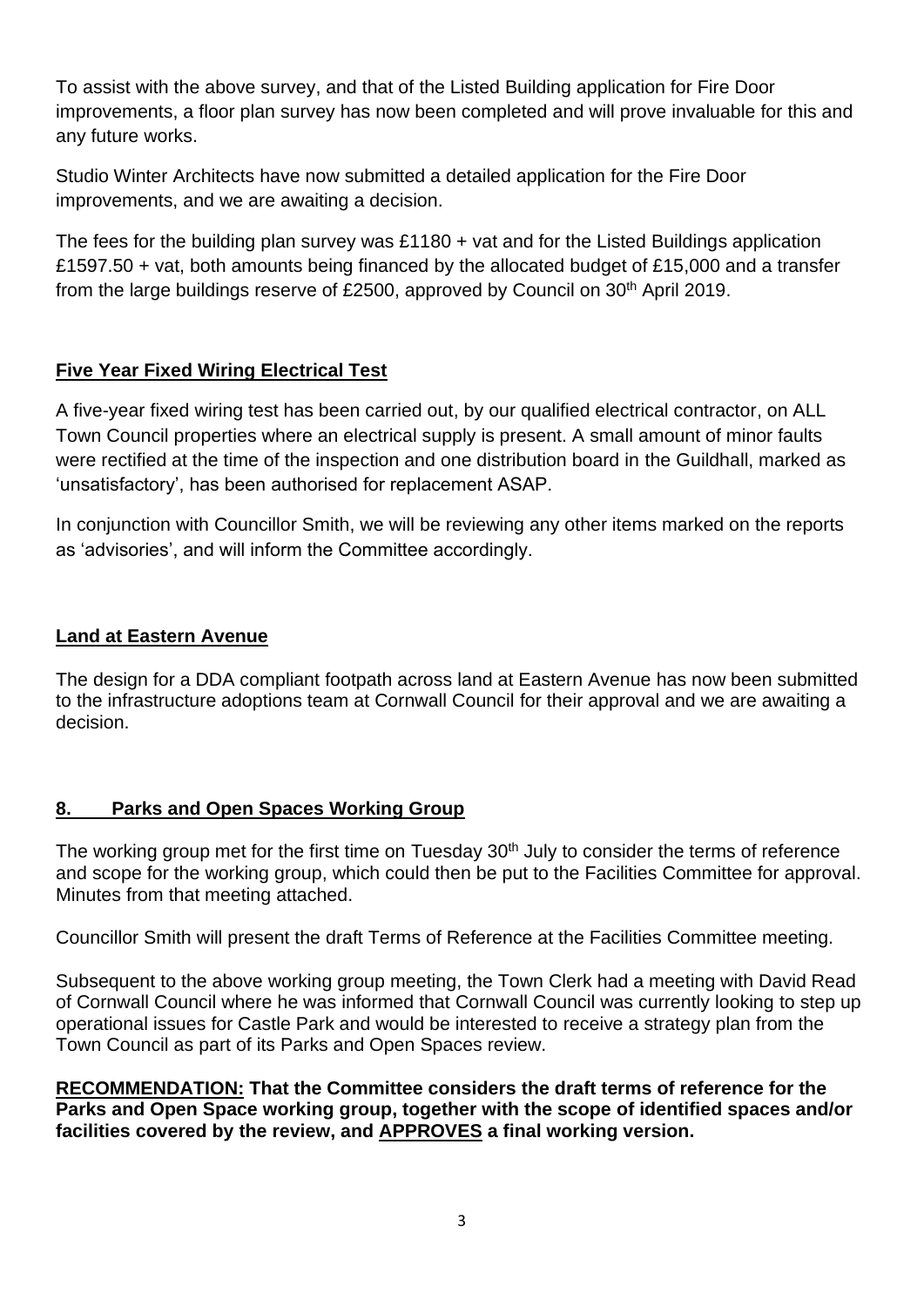# **9. Disposal of redundant asset**

With the approval to purchase, and the installation of a new ceiling mounted transfer hoist in the Changing Places Toilet facility, the current mobile transfer hoist is now redundant.

The mobile hoist is recorded on our asset register at a value of £4500 including VAT, although the RFO is currently filing a claim for a partial refund of VAT on the Public Hall return, which could reduce this valuation slightly.

Financial regulation 14.2 requires Council approval to dispose of any asset valued in excess of £250

Initial investigations into potential outlets for disposal of the mobile hoist have not been fruitful as it appears that clients requiring this type of equipment would be provided with them as part of their care package, or purchased privately. DisAbility Cornwall and Parent Carers Cornwall have both kindly offered to advertise the hoist for us on their social media.

Having contacted some of the local care homes and centres, one expression of interest was received from the Echo Centre. However, although they feel the hoist would be a useful addition to their facility, they do not currently have a specific need and therefore any budget to purchase. They would however be delighted to receive it as a donation.

#### **RECOMMENDATION: That the Committee CONSIDERS the options for disposal of the redundant mobile transfer hoist and the monetary or social value it wishes to realise, and RECOMMENDS to Council accordingly.**

# **10. Town Council Facilities Booking Forms and Hiring Regulations**

Following comments received from Members at the May 2019 Facilities Committee meeting the booking forms and hiring regulations for the Public Hall Complex and Town Council Parks have now been amended accordingly and are presented for approval.

#### **RECOMMENDATION: That the Committee considers and APPROVES the updated facilities booking forms and regulations as presented.**

# **11. Public Hall refurbishment project – continuation of Semi-Commercial kitchen fit-out**

A review of the equipment specification for the new semi-commercial kitchen has been carried out in conjunction with advice from Councillor Pascoe.

The items of equipment that have been considered as required to bring the kitchen to a minimum level expected by potential hirers is attached and includes additional worktop space, microwave oven, food warming equipment, high volume hot water supply, additional worktops and minor additions to the fridge and dishwasher to improve their usability.

The provision of cutlery and crockery was also considered but it is felt that, in the short term, it would be more cost effective to offer a hire service, via a third party, and to use this information to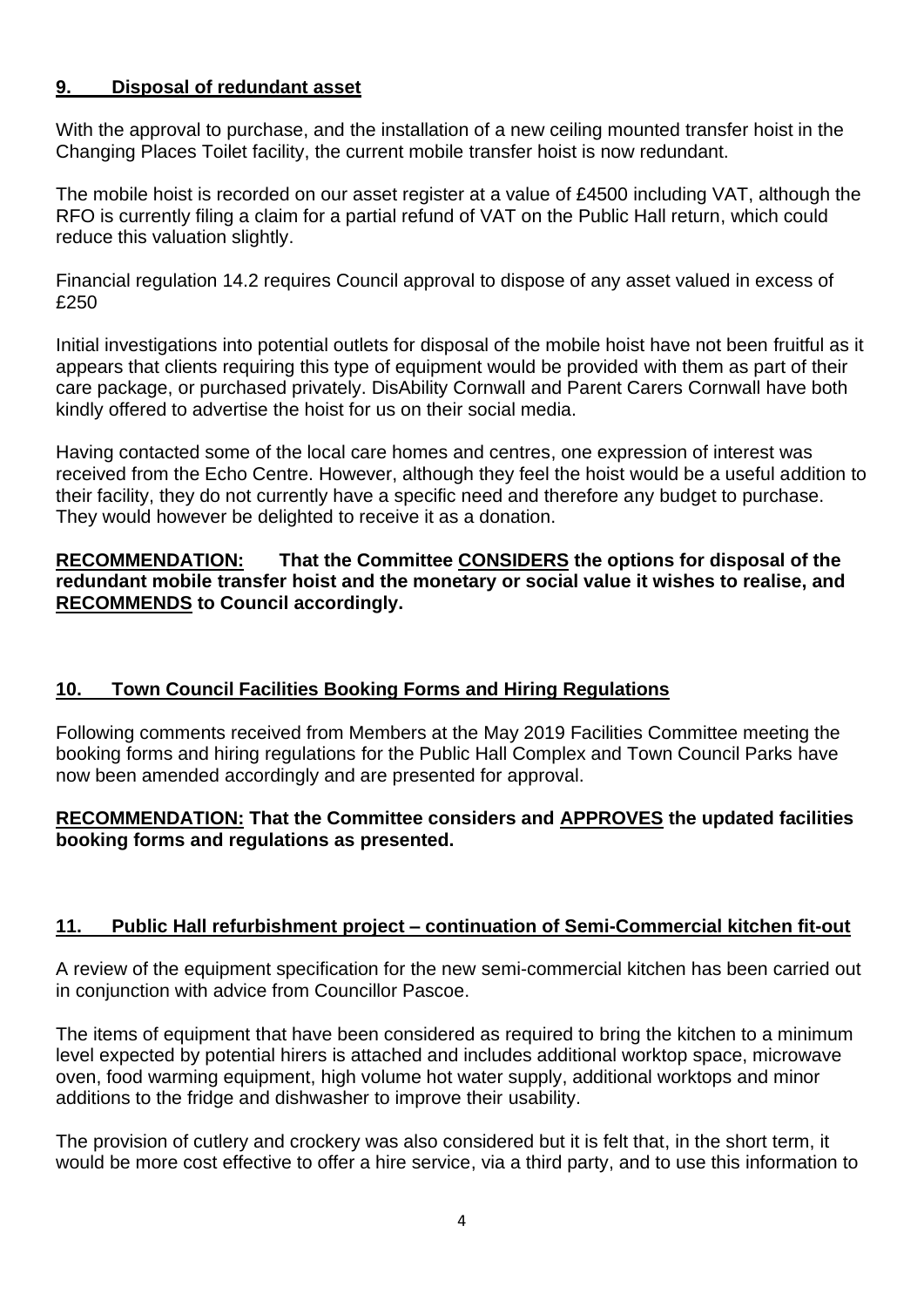monitor demand. It was also suggested that we ask hirers to complete a questionnaire to gauge over time what items of kitchen equipment may be added in the future.

#### **RECOMMENDATION: That the Committee APPROVES the purchase of kitchen equipment as detailed on the attached list to the value of £2115.67 + VAT, from the Public Hall refurbishment budget.**

#### **12. Land adjacent to Dean Street toilets and Land between No's 16 & 22 Pound Street**

**Land at Dean Street** – Liskeard in Bloom currently plants and maintains some of the raised beds in the Dean Street seating area on behalf of the Town Council.

In an attempt to make improvements to the upkeep of the beds and the seating, numerous enquiries have been made to confirm the ownership of this land, which is adjacent to the Town Council's Dean Street toilets.

A Land Registry search revealed that the section of land marked CL221198 on the attached plan is registered to Cornwall Council and the section marked CL250684 is registered to Highways England.

However, as Dean Street no longer forms part of the A38, Highways England informs us that this piece of their land was automatically devolved to Cornwall Council, although this has not been formally registered with the Land Registry.

David Read informs us that Cornwall Council is willing to consider devolution of both parts of this land to the Town Council if required, which could facilitate any future aspirations for improvements to the current toilet facilities and/ or the green space value in the centre of the town.

**Land between No's 16 & 22 Pound Street** – This section of land, currently laid to grass and shrubs together with a public bench, is also registered to Highways England and similarly has been devolved to Cornwall Council.

The full history of this site is not known but it is believed that two former cottages were demolished as part of a road widening of the old A38 trunk road. The site is slightly sloping and has a partially retaining Cornish hedge to the rear of the plot. It is made up of two parcels of land marked on the attached plans CL249493 & CL250173.

This land has become highlighted to us due to the installation of the new public CCTV system. To enable the new CCTV cameras to communicate with each other we will require some of the trees and shrubs on the site to be kept trimmed to enable a clear line of site between two of the new camera radio communications links.

Cornwall Council is also willing to consider devolution of this land to the Town Council should we wish to retain long term control of the site.

**RECOMMENDATION: That the Committee considers the potential usefulness of these sections of land to the Town Council, and RECOMMENDS to Council it's desire, or otherwise, to pursue devolution of each site.**